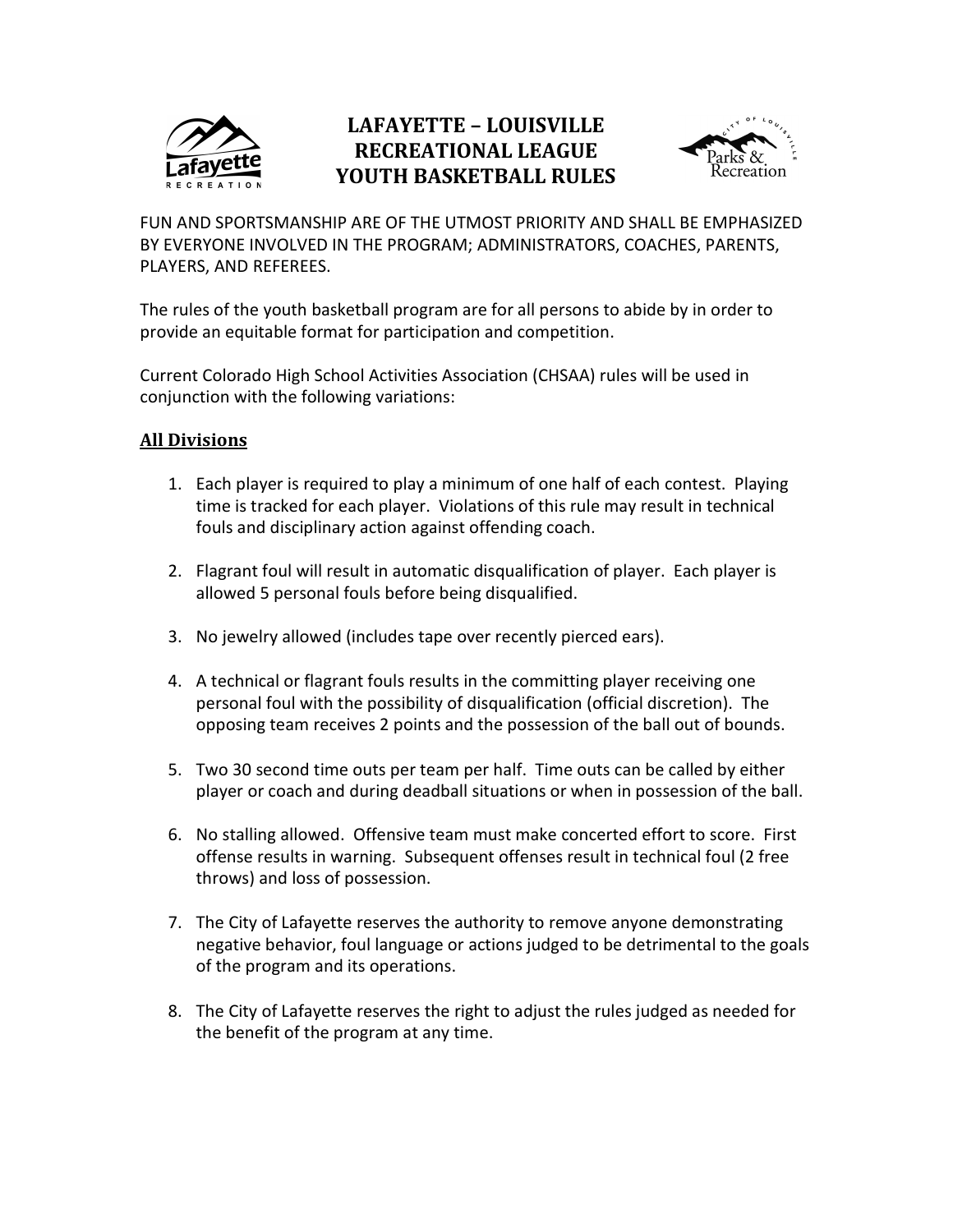## 3-4 Grade Division

- 1. Game consists of 4 quarters that are 8 minutes long with a running clock. Substitutions take place in between quarters and at the 4 minute mark of each quarter.
- 2. No score is kept.
- 3. No free throws are attempted. Ball is taken out of bounds on all fouls.
- 4. Personal fouls are tracked and players may foul out of the game.
- 5. Man-to-man defense is played exclusively. Players match-up by wristband color.
- 6. No double-teaming allowed. Defender may leave player to assist but must go back to player they are guarding once offensive player has been stopped and defensive teammate recovers.
- 7. Basket height is 8' 6". Size of ball is 28.5" (intermediate size).
- 8. No full-court pressing allowed at any time.
- 9. Defense cannot come out beyond to the top of the key (white volleyball line extended) at any time.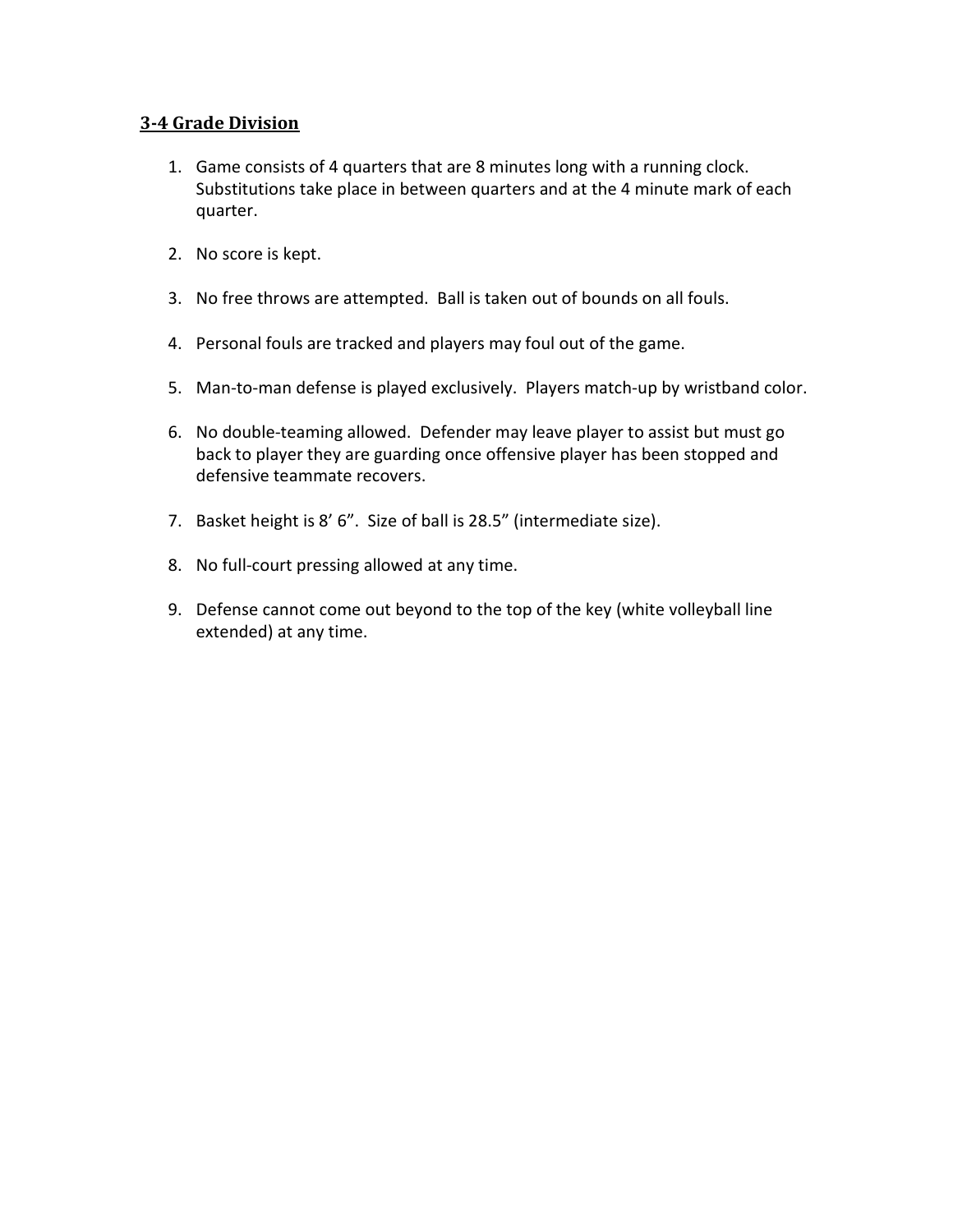## 5-6 Grade Division

- 1. Game consists of 4 quarters that are 10 minutes long with a running clock. Substitutions take place between quarters and at the 5 minute mark of each quarter.
- 2. Clock will run continuously unless the score is less than 11 points in the final two minutes of the game. If the margin is greater than 10 points at the two minute mark, clock will continue to run regardless of margin after the two minute mark.
- 3. No overtime. Tie games end in a tie.
- 4. Score is kept on scoreboard. Blowout rule: If a team is leading by 20 points or more at halftime, the score may be reset to zero for the second half (per approval of the coach of trailing team) or anytime thereafter.
- 5. Basket height is 10' 0". Size of ball is 28.5" (intermediate size).
- 6. No free throws will be attempted before the last 2 minutes of the game. If a shooting foul takes place, points will be awarded as follows:
	- a. If the attempted shot is missed, the team is awarded one point and possession of the ball out of bounds at mid-court.
	- b. If the attempted shot is made, the team is awarded two points for the basket and one point for the free throw. Defensive team takes possession along the baseline.
- 7. Free throws will be shot in the last 2 minutes the game. Free throws will be shot according to the foul situation.
	- a. All shooting fouls will result in free throw attempts.
	- b. On  $7<sup>th</sup>$  team foul, it results in a one and bonus for the offensive team.
	- c. On  $10^{th}$  team foul, two attempts are awarded regardless if it is a shooting foul or not. (Exception - Offensive player control fouls do not result in free throw attempts at any point in the game.)
	- d. Free throw distance is 15' but shooter may cross line during attempt provided no advantage is gained during rebound (official discretion).
- 8. Man-to-man defense is played exclusively. No zone defense allowed.
- 9. No double-teaming allowed. Defender may leave player to assist but must go back to player they are guarding once offensive player has been stopped and defensive teammate recovers.